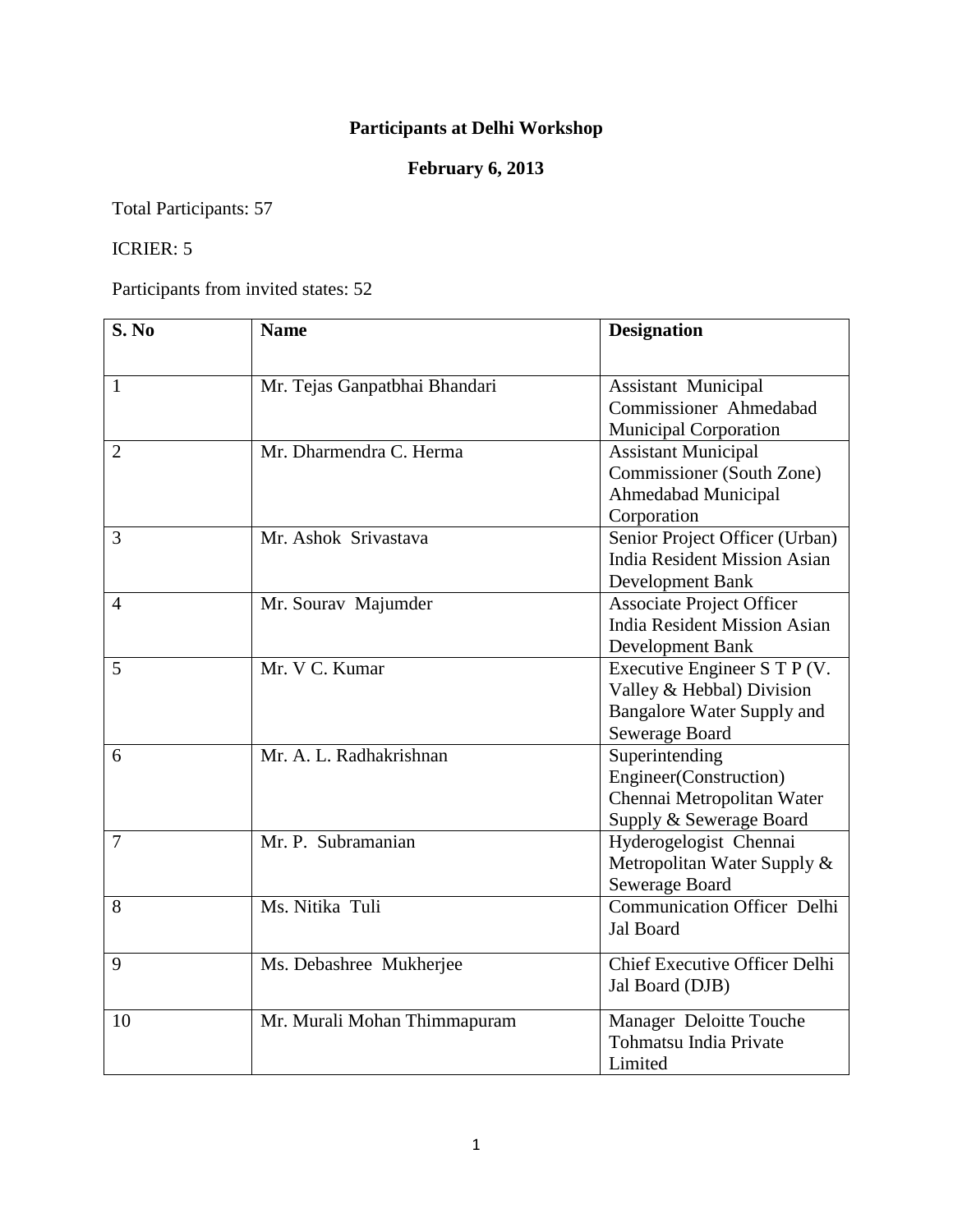| S. No | <b>Name</b>               | <b>Designation</b>                                                                                      |
|-------|---------------------------|---------------------------------------------------------------------------------------------------------|
| 11    | Mr. R K Singh             | <b>Executive Engineer East</b><br>Delhi Municipal Corporation                                           |
| 12    | Mr. H. Subramaniam        | Editor & Co-Founder<br><b>Everything About Water</b>                                                    |
| 13    | Ms. Moonmun Ganguly       | <b>Content Executive Everything</b><br><b>About Water</b>                                               |
| 14    | Mohd. Frahim              | <b>Conference Executive</b><br><b>Everything About Water</b>                                            |
| 15    | Mr. D P Singh             | Superintendent Engineer<br><b>Public Health Engineering</b><br>Department Govt. of Bihar                |
| 16    | Ms. Malini V Shankar      | <b>Former Principal Secretary</b><br>Water & Sanitation<br>Department Govt. of<br>Maharashtra           |
| 17    | Mr. D. Sudhakar           | <b>Executive Engineer Solid</b><br>Waste Management - H&S<br>Greater Hyderabad Municipal<br>Corporation |
| 18    | Mr. M. Satyanarayana      | Engineer-in-Chief & Director<br>(Projects) Hyderabad<br>Metropolitan Water Supply &<br>Sewerage Board   |
| 19    | Dr. Meenu Tewari          | <b>HUDCO Chair Visiting</b><br>Professor ICRIER                                                         |
| 20    | Mr Sameer Vyas            | Managing Director IL&FS<br>Water Limited                                                                |
| 21    | Mr. D. Sriram             | Manager - Commercial<br><b>IL&amp;FS Water Limited</b>                                                  |
| 22    | Mr. S. Srinivasan         | Senior Vice President -<br>Commercial IL&FS Water<br>Limited                                            |
| 23    | Mr. D. P. Singhal         | Principal Adviser Sulabh<br>International Academay of<br><b>Environmental Sanitation</b>                |
| 24    | Mr Prabir Kumar Mukherjee | Addl. Chief Engineer Kolkata<br>Metropolitan Development<br>Authority                                   |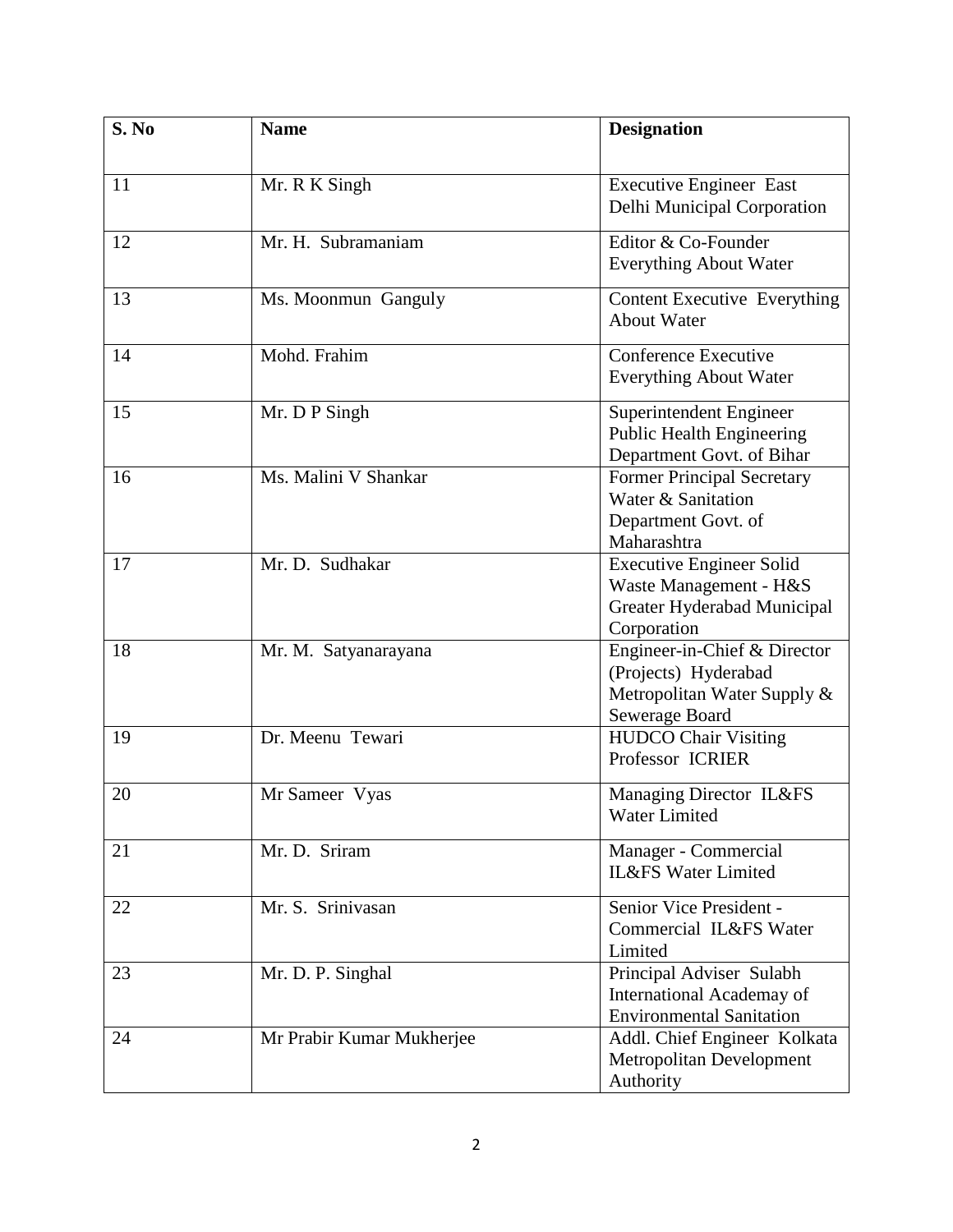| S. No | <b>Name</b>               | <b>Designation</b>                                                                                                                          |
|-------|---------------------------|---------------------------------------------------------------------------------------------------------------------------------------------|
| 25    | Mr. N. P. Malvia          | <b>Chief General Manager</b><br>Madhya Pradesh Jal Nigam<br>Maryadit                                                                        |
| 26    | Mr. S C. Jain             | Assistant Engineer East Delhi<br><b>Municipal Corporation</b>                                                                               |
| 27    | Mr. R K Yadav             | Executive Engineer N.N.G<br>Ghaziabad                                                                                                       |
| 28    | Mr. Rajeev Malhotra       | <b>Cheif Regional Planner</b><br><b>National Capital Region</b><br><b>Planning Board</b>                                                    |
| 29    | Mr. Satish Jain           | <b>Executive Engineer PHED</b>                                                                                                              |
| 30    | Mr Suresh Jagtap          | DMC (Solid waste) Pune<br><b>Municipal Corporation</b>                                                                                      |
| 31    | Mr. Vijay C. Kulkarni     | <b>Superintending Engineer</b><br><b>Pune Municipal Corporation</b>                                                                         |
| 32    | Mr. Anshul Jain           | Head & Sector Expert Royal<br>Danish Embassy                                                                                                |
| 33    | Mr. Ravindra Sewak        | <b>Country Director Safe Water</b><br><b>Network</b>                                                                                        |
| 34    | Ms. Somnath Bandyopadhyay | Chief Strategy Officer, India<br><b>Safe Water Network</b>                                                                                  |
| 35    | Mr. Jatin S. Shah         | <b>City Engineer Surat</b><br><b>Municipal Corporation</b>                                                                                  |
| 36    | Ms. Jagdish Thandani      | <b>Assistant Engineer Surat</b><br><b>Municipal Corporation</b>                                                                             |
| 37    | Dr. Girija K Bharat       | <b>Fellow (Water Resources</b><br>Policy and Management)<br><b>Water Resources Division</b><br>TERI (The Energy and<br>Resources Institute) |
| 38    | Mr. Rakesh Johri          | Senior Fellow The Energy<br>and Resources Institute<br>(TERI)                                                                               |
| 39    | Mr. Puneet Srivastava     | <b>Technical Manager Water</b><br>Aid (UK) - India Liaison<br>Office                                                                        |